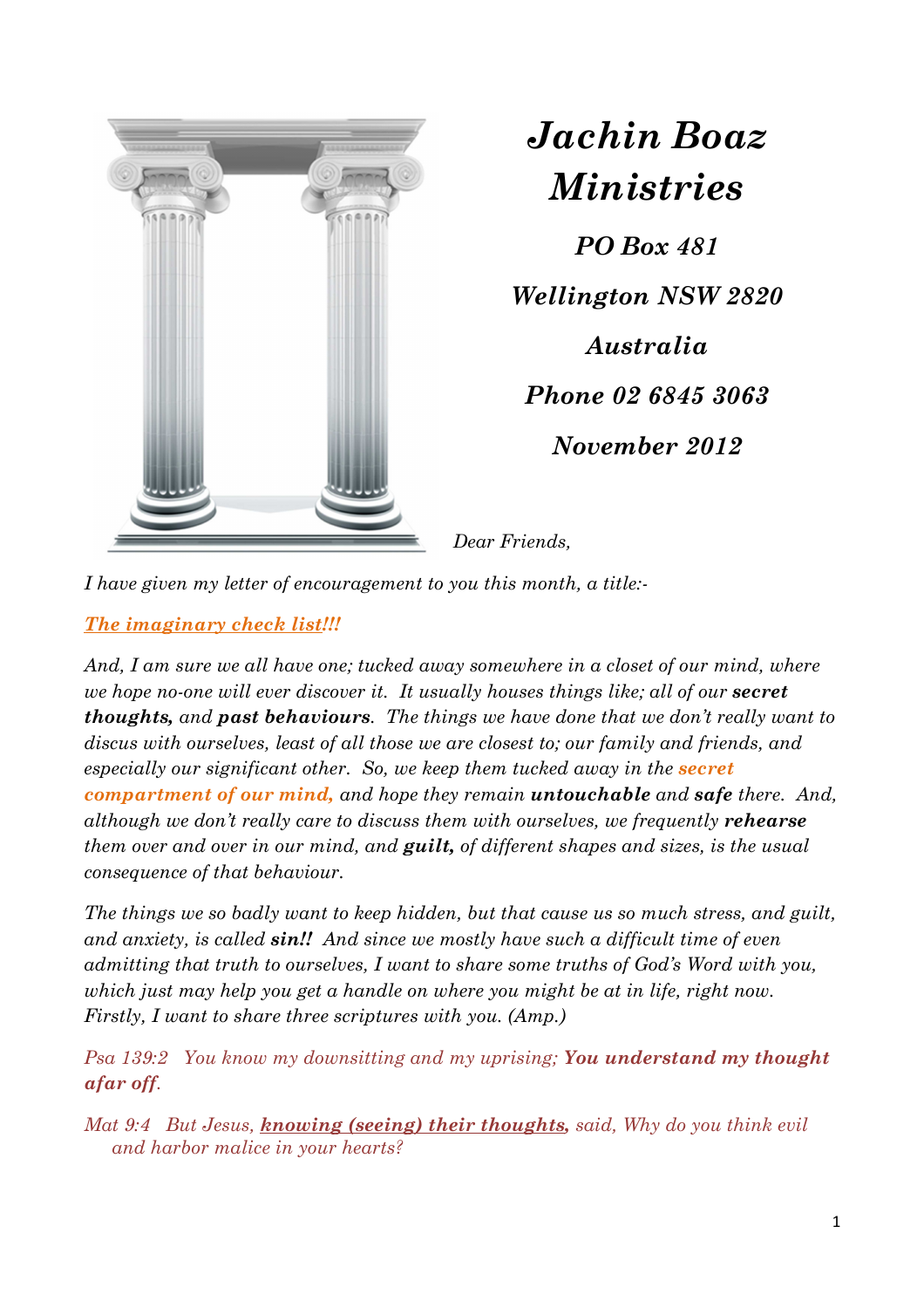- *Joh 2:24 But Jesus [for His part] did not trust Himself to them, because He knew all [men];*
- *Joh 2:25* And He did not need anyone to bear witness concerning man **[needed no** *evidence from anyone about men], for He Himself knew what was in human nature. [He could read men's hearts.]*

*Having read those three scriptures, do you still think your secret thoughts, words or deeds are still secret??? The very reason I wanted to write you about this topic this month, is because I was reading John 8:1-20 the other day, and I was challenged by some of the things I read in this passage. I will share some of this story with you.* 

- *Joh 8:1 BUT JESUS went to the Mount of Olives.*
- *Joh 8:2 Early in the morning (at dawn), He came back into the temple [court], and the people came to Him in crowds. He sat down and was teaching them,*
- *Joh 8:3 When the scribes and Pharisees brought a woman who had been caught in adultery. They made her stand in the middle of the court and put the case before Him.*
- *Joh 8:4 Teacher, they said, This woman has been caught in the very act of adultery.*
- *Joh 8:5 Now Moses in the Law commanded us that such [women--offenders] shall be stoned to death. But what do You say [to do with her--what is Your sentence]? [Deut. 22:22-24.]*
- *Joh 8:6 This they said to try (test) Him, hoping they might find a charge on which to accuse Him. But Jesus stooped down and wrote on the ground with His finger.*
- *Joh 8:7 However, when they persisted with their question, He raised Himself up and said, Let him who is without sin among you be the first to throw a stone at her.*
- *Joh 8:8 Then He bent down and went on writing on the ground with His finger.*
- *Joh 8:9 They listened to Him, and then they began going out, consciencestricken, one by one, from the oldest down to the last one of them, till Jesus was left alone, with the woman standing there before Him in the center of the court.*
- *Joh 8:10 When Jesus raised Himself up, He said to her, Woman, where are your accusers? Has no man condemned you?*
- *Joh 8:11 She answered, No one, Lord! And Jesus said, I do not condemn you either. Go on your way and from now on sin no more.*
- *Joh 8:12 Once more Jesus addressed the crowd. He said, I am the Light of the world. He who follows Me will not be walking in the dark, but will have the Light which is Life.*

*This woman was in a situation, which is not unlike any situation that sits tucked away in that secret closet of our mind. The accusation thrown at her was adultery, but for us it could be: - adultery, theft, lying, murder, rape, and the list goes on and on; be it just or unjust, right or wrong!!!* 

*I found the Lord's response to those Pharisees rather interesting, and there behaviour to follow, even more interesting. Once they had popped the question… "But what do You say to do with her—what is Your sentence"? ... "Jesus stooped down and wrote on the ground with His finger". It goes on to say; "However, when they persisted*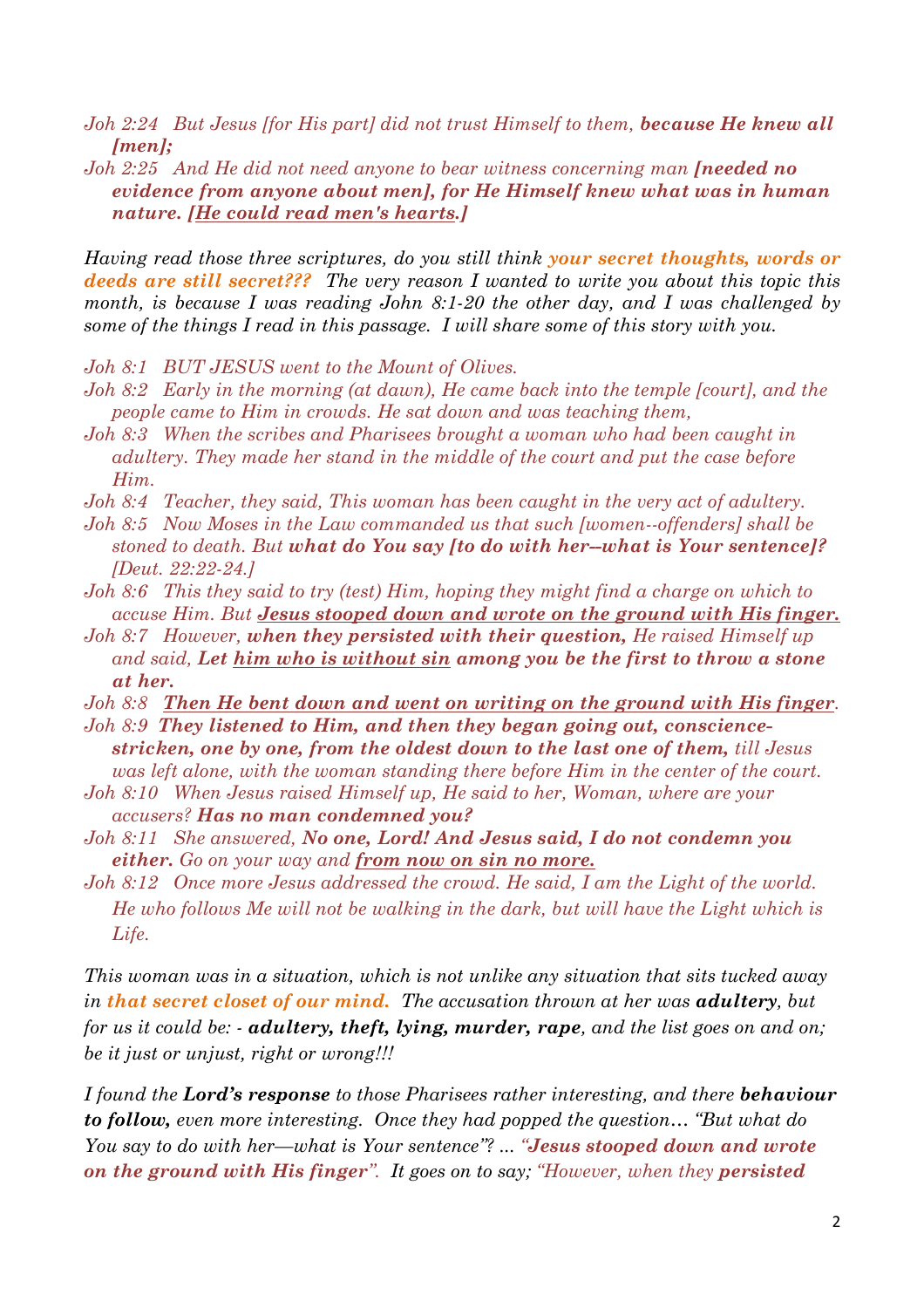*with their question, He raised Himself up and said, Let him who is without sin among you be the first to throw a stone at her. Then He bent down and went on writing on the ground with His finger". Now I think you, like me, would be somewhat taken aback if we had questioned Jesus, and he responded to us, by writing on the ground with His finger. However, as I thought about this and read on, I discovered in verse 9… "They listened to Him, and then began going out, consciencestricken, one by one, from oldest to the last one of them, till Jesus was left alone, with the woman*..." Now, I don't know about you, but I **marvelled at their ability to hear** *the ground talk, because Jesus wasn't saying anything; He was writing with His finger on the ground.* 

*At about this point, I started to question just what He was writing on the ground. It must have been something very relevant. There is no example anywhere in the Bible where Jesus wasted Words. Everything He said was relevant! So, the very fact that this scripture says, they listened to Him, and all left accordingly, conscience-stricken,*  and in single file, made me think that, what He was writing on the ground, may have *been the check list, they each had tried so hard to keep hidden, in that secret compartment of their minds? Why else would they all have left, after bringing her there to Jesus to be stoned to death, in the first instance? The only thing that makes perfect sense to me is, that He wrote their personal check lists on the ground, and as they each read their names and actions, their consciences passed judgement on each one personally; which disqualified them, each one, from casting that first stone.* 

*Back in those first three scriptures it says; that the Lord knew their thoughts, and could read what was in men's hearts. I believe those Pharisees got a hands on lesson that day; to not mess with our Lord; and we too, can learn a great lesson here.* 

*Joh 8:10 When Jesus raised Himself up, He said to her, Woman, where are your accusers? Has no man condemned you?* 

*Joh 8:11 She answered, No one, Lord! And Jesus said, I do not condemn you either. Go on your way and from now on sin no more.* 

*That should make you shout about there!! No condemnation!! Wow!! Jesus didn't even condemn the Pharisees. They condemned themselves. Their consciences did that for them. Praise the Lord!!! And now this woman is free to return to her home, and family, and resume her daily life, and make the necessary adjustments, to meet the "sin no more," criteria; the only specific the Lord gave. So as I conclude this letter to you, I want for you to think back to where we started, and to know that there is nothing secret, that our Lord is not aware of and, plenty of scripture examples to study, on that same topic. However, as important as it is to know that, I believe it is even more important to know that Jesus loves you, so much that He died for you, so YOU wouldn't have to be condemned. And so I leave you with this scripture from Romans, again from the Amplified Bible:-*